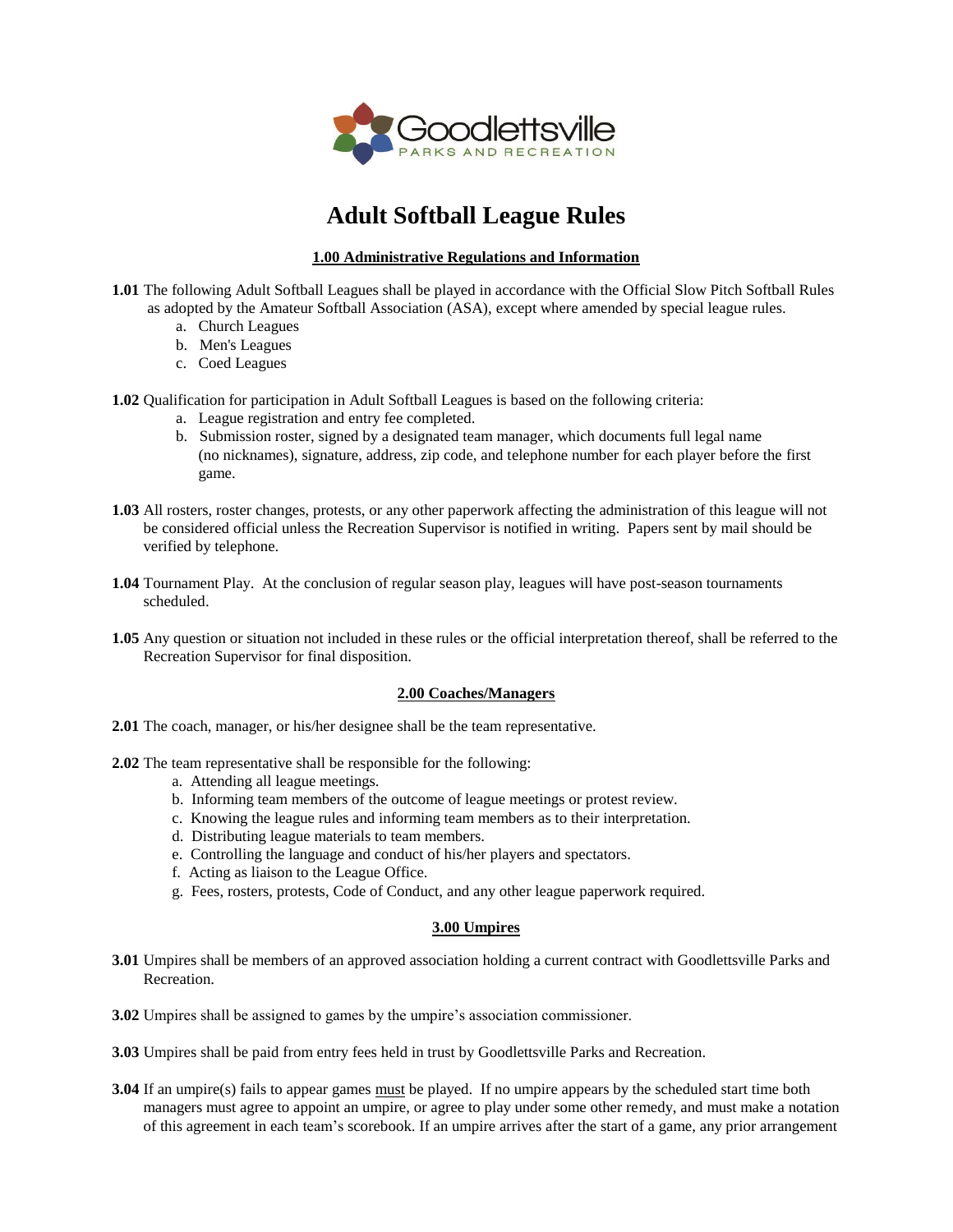made between the coaches will cease and the umpire will take over, and the game will continue at the point of the umpire's arrival. Possible remedies include, but are not limited to, one of the following:

- a. Select someone who is not a rostered player of either team.
- b. The catcher of the defensive team makes ball, strike, fair and foul calls; base coaches of the offensive team makes out or safe calls at each base.
- c. Some other remedy as mutually agreed upon by both managers.
- d. Facility attendants are not allowed to umpire a game.
- **3.05** At unlighted fields the fitness of the grounds for a game shall be decided solely by the plate umpire. At lighted fields the fitness of the grounds for a game shall be decided by the plate umpire and the facility attendant. Failure to abide by the umpire's or facility attendant's decision shall result in disciplinary action by the Recreation Supervisor. The intent of this rule is to prevent injury to players and protect fields from inappropriate usage.
- **3.06** The home plate umpire shall keep the official time of the game.
- **3.07** Umpires shall inspect all bats prior to the first game of a doubleheader.
- **3.08** Umpires will notify Goodlettsville Parks and Recreation of **ALL** ejections within a 24-hour time period.
- **3.09** Umpires shall notify Goodlettsville Parks and Recreation or facility attendants of any actions that threaten them bodily harm immediately.
- **3.10** Goodlettsville Parks and Recreation will track team umpire complaints that are provided in writing (to include emails) and turn them over to the umpire association within a 7-day period.
- **3.11** Goodlettsville Parks and Recreation has the right to request an umpire no longer work certain level games or games in general based on performance or after receiving a legitimate complaint.

#### **4.00 Entry Fees**

- **4.01** The entry fee shall be an established amount to cover league expenses, including, but not limited to, the following:
	- a. Umpires (where applicable).
	- b. Registration and user fees.
	- c. Awards. (all trophies and awards must be picked up no later than 30 days after the championship game)
	- d. Administrative overhead (maintenance, lights, etc.).
- **4.02** A team may request a full refund before game schedules have been released. After game schedules have been released, there will be a 20% administrative fee charged for a team refund. Once the first game has been played refunds will no longer be available.

#### **5.00 Player Eligibility**

- **5.01** A player must be sixteen (16) years of age prior to playing in a game. All players must carry a driver's license or birth certificate and photo I.D. at all league games in the event of a roster protest.
- **5.02** Players may participate on multiple teams so long as the teams aren't able to play each other in the regular season and/or tournament games. (Scheduling conflicts due to playing on multiple teams will not be considered when scheduling games or make-ups)
- **5.03** All men's leagues are restricted for men only, and women's leagues restricted for females only.
- **5.04** Any player suspended or barred from participation in these leagues by the Recreation Supervisor is ineligible to participate on any team in any league under Goodlettsville Parks and Recreation jurisdiction until the suspension is lifted. Suspended players must take the initiative to contact the Recreation Supervisor to apply for reinstatement of eligibility. (Participation includes coaching as well as playing).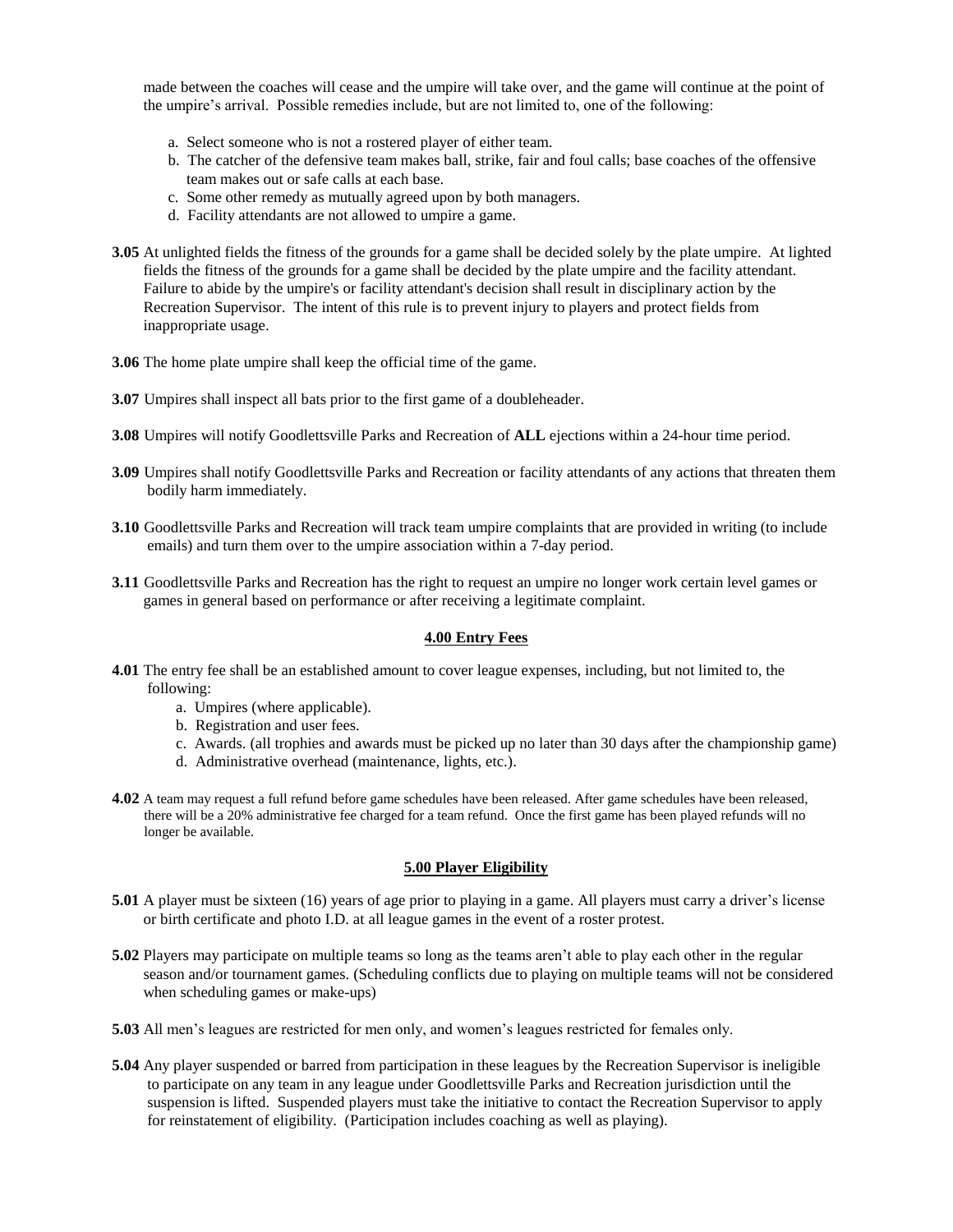- **5.05** A team playing an ineligible player shall automatically forfeit all games in which this player participated. Participation is defined as playing, coaching, or serving as a player-coach.
- **5.06** Any player using an assumed name shall be permanently barred from these leagues.

#### **6.00 Team Rosters**

- **6.01** Team rosters must be submitted to the Recreation Supervisor prior to playing the first game. Rosters must be typed or printed on the roster form provided by Goodlettsville Parks and Recreation in original form. Rosters must list the full legal name (no nicknames), signature, address, zip code, and cell phone number for each player, manager or coach. Incomplete rosters will not be accepted. Team rosters must be available at all games along with player identification. If you are requested by Parks and Rec. employee or game officials to show your roster, or ID and do not or can not comply, the game or games for that night will result in forfeits.
- **6.02** All roster changes, (i.e., additions, deletions, etc.), must be made in writing on the roster/waiver form and filed with the Recreation Supervisor prior to that player's participation in league games. Added players must sign roster/waiver form and the Athletic Code of Conduct.
- **6.03** Roster changes will be allowed up to 4:30pm the day of each team's ninth game scheduled. A request for an emergency roster change after the deadline will be adjudged by the Recreation Supervisor, whose decision will be final. Once rosters are finalized a copy from the Recreation Supervisor will be distributed to each team and must be on hand at all remaining regular season and playoff games.
- **6.04** A player who is dropped from a team may not be reinstated to that same team during the same season. That player may not be added to a team within the same division during that season.
- **6.05** A "returning team" is defined as a team having played the previous season, which, for the current season, is comprised of 33% of the previous season's rostered players. (Team does not have to play under the same team or sponsor's name).
- **6.06** If it is determined that a team roster is falsified the team representative shall be suspended from participation in the Goodlettsville Parks and Recreation Adult Softball League for the remainder of the season plus one additional year.
- **6.07** Each roster will be limited to a maximum of 20 players.

**6.08** Playoff eligibility will be as follows:

- a. Spring/summer leagues All players on the final roster as of the changes deadline.
- b. Fall leagues All players on the final roster as of the changes deadline.
- c. Church leagues All players on the final roster as of the changes deadline.

#### **7.00 Uniforms and Equipment**

- **7.01** Uniforms shirts will consist of same or like-colored jersey with a minimal six-inch number on the back and are required to play. Caps are optional. Handkerchiefs cannot be worn around the neck or head.
- **7.02** For safety and injury prevention, casts, jewelry, or any other item deemed dangerous by the umpire may not be worn during the game. Players wearing glasses must have shatterproof lenses or eyeglass protectors.
- **7.03** Men's, Church, and Coed Leagues: Any optic yellow ASA approved twelve (12) inch COR .52 with a maximum compression of 300lbs. or less ball must be used league play.

## **THE BALL MUST HAVE AN ASA LOGO**

- **a) In the case a team does not have the correct equipment to play (ASA bat, ASA .52 core balls, fielding gloves etc.), the team will be required to forfeit.**
- **b) It is the pitcher's responsibility to check each ball before the pitch. If the pitcher throws an illegal**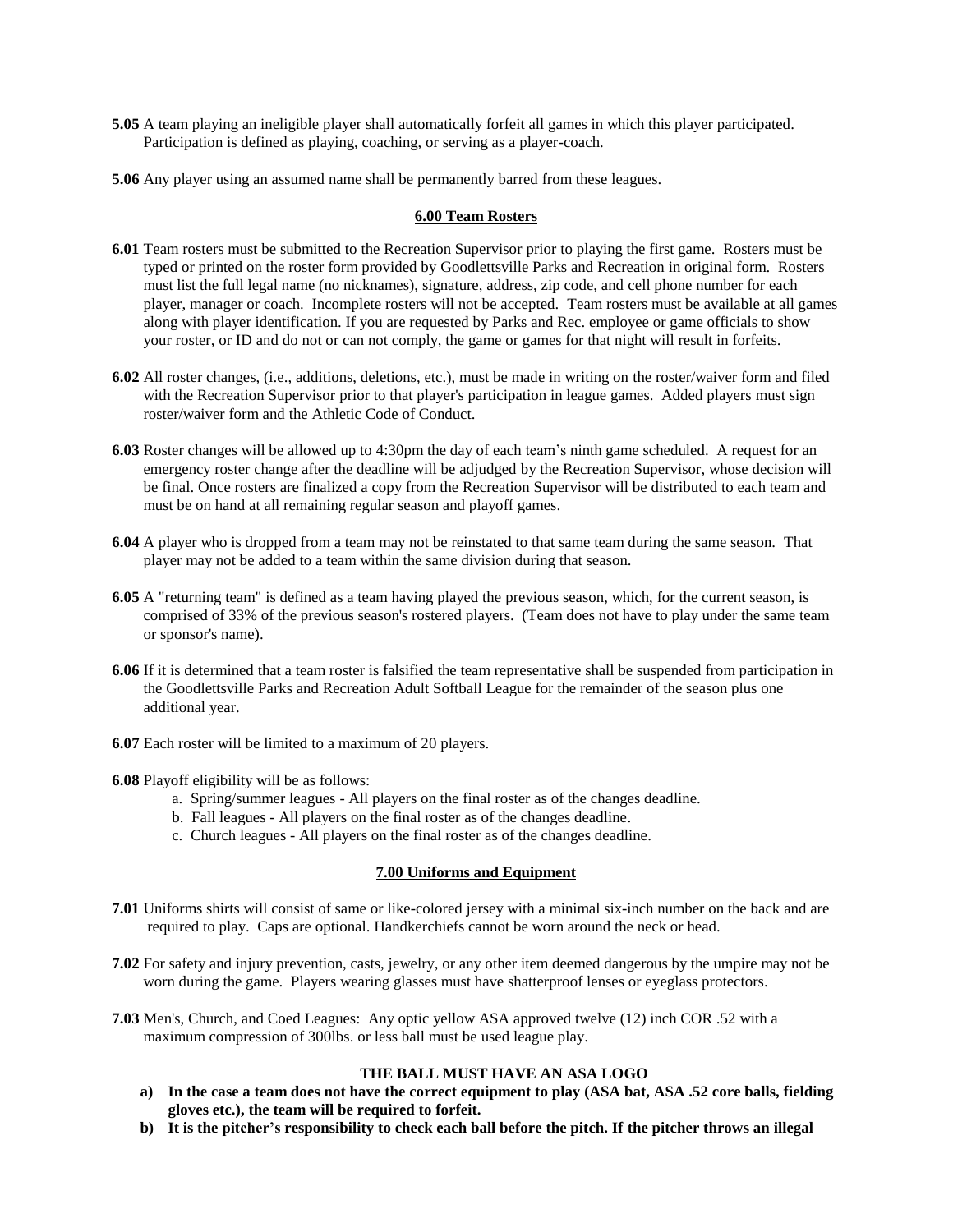#### **ball, the hit will stand as recorded.**

- **7.04** Each team is to furnish a new ball and a playable ball acceptable to the umpire prior to the game. Teams are required to hit their own balls**.** The team at bat furnishes the ball thereafter in instances involving lost balls e.g. foul balls, home runs, etc.
- **7.05** Acceptable bats must not be banned by the Amateur Softball Association in Championship League Play (referred to as the banned bat list) and must be approved by the Amateur Softball Association (referred to the approved bat list) in order to be used in all Goodlettsville Parks and Recreation Softball Leagues. When in doubt, consult the Recreation Supervisor.

**7.06** Metal spikes shall not be worn by any player, manager, or coach. Penalty: Ejection from the game.

#### **8.00 Forfeiture**

- **\*8.01** If the required number of players (8) has not been met by the scheduled starting time, the team having the required number shall win by forfeit. A possible exception to this rule may be if Team "A" has more players then the required number of players, and Team "B" does not, Team "A" MAY LEND team "B" no more than two (2) players. (Team "A" determines who they will lend), In order to get the game started. When Team "B" players show up, the loaned players will return to team "A". It will be Team "A" decision to either lend the players to Team "B', or win by Forfeit. This determination, must be made before the start of each game. If both teams fail to have the required number of players, the game shall be declared a double forfeit and will not be rescheduled.
- **8.02** A team forfeiting four league games because of failure to have the required number of players risk the possibility of being dropped from further participation until their case is reviewed. All games will stand and no part of the franchise fee will be returned.
- **8.03** Using an ineligible player shall result in forfeiture (see Rule **5.00**).
- **8.04** If no one from a team is in the playing area at game time (exception the 6:00 PM teams have a ten-minute grace period as stated in rule **12.03**). They must have representation by 6:05PM the umpire will call a forfeit for the first game of the doubleheader. If after 20 minutes there is still no one from that team in the playing area the umpire will call a forfeit for the second game. If a team has one player, they have until their next schedule time (the second game of their doubleheader) to get enough players to the field provided they have at least one at the field.
- **8.05** If a team forfeits the first game, the other team (the team not forfeiting) is automatically the home team the second game.

#### **9.00 Protests**

**9.01** Under official softball rules, decisions involving an umpire's judgment may not be protested. If a ruling is believed to conflict with the official softball rules or these league rules, a manager may protest the game by notifying the home plate umpire who will note the time of the protest in the official scorebook. Notification of intent to protest must be made immediately before the next pitch. A written protest must then be submitted to the Goodlettsville Parks and Recreation office postmarked within 48 hours (2 business days) after the game is played. A \$100.00 fee must accompany each protest. If the appeal is granted, the fee will be returned.

Each protest must contain the following information:

- a. Date, time, and place of the game.
- b. Names of officials and scorekeepers.
- c. The rule and section of the official rules or local rules under which the protest is made.
- d. The decision and conditions surrounding the making of the protest.
- e. All essential facts involved in the matter protested.
- f. What the expected outcome of the protest should be. (What is the protestor expecting to happen.)
- **9.02** Protest for ineligible players during the playoffs must be made by the team captain to the home plate umpire before the start of the game. The captain must make the umpire aware of which player(s) are in question, and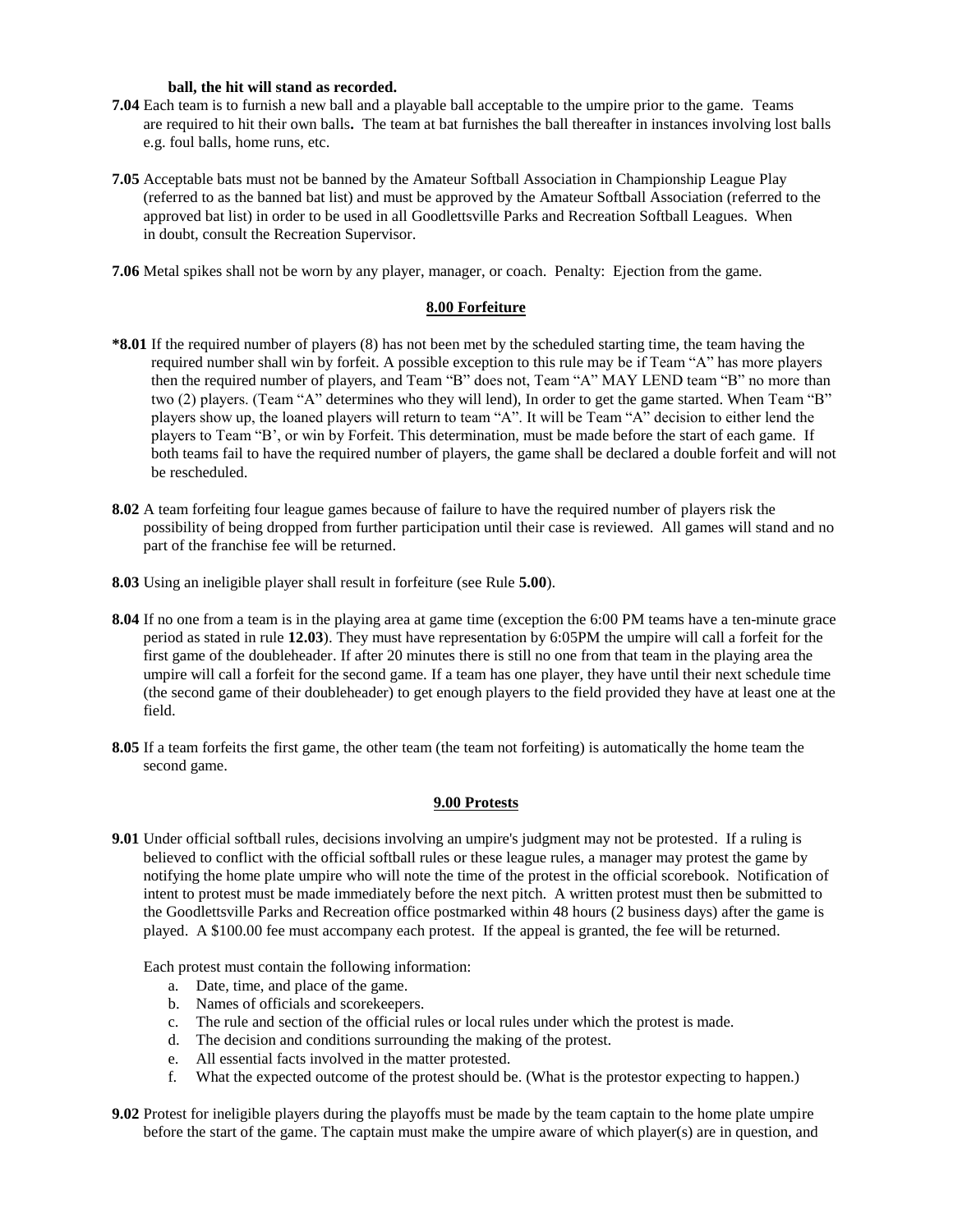the umpire will be required to check the player(s) in question identification card. The team protesting must file an official protest no later than 48 hours after the game to the Recreation Supervisor. If the player is found to be ineligible or does not have an identification card, then he/she will be ineligible to play in any games moving forward until otherwise noted. If the player reduces the team's line-up below the minimum numbers of players required, the team will be required to forfeit. If the team does not have a copy of the "official roster" distributed by Goodlettsville Parks and Recreation at the request of the umpire or league administrator, the team will be required to forfeit their playoff game.

- **9.03** Protests will be reviewed by the Recreation Supervisor and any one he requests to assist him. The Recreation Supervisor's decision will direct whether the protest will be denied, or whether the game will be replayed from the point of the protest, or will be forfeited. The decision of the Recreation Supervisor is final.
- **9.04** If any of the procedures for protest are not followed, the protest will not be accepted.

# **10.00 Cancellation/Postponement of Games**

- **10.01** The Recreation Supervisor shall have the authority to set, change, or reschedule date, time, and location of all games. Games may be rescheduled for any available day. Make up games most likely will be Monday through Friday. Please be advised of this, and maintain flexibility in your schedules to accommodate this rule. Games will not be rescheduled for players having conflicts with other teams, leagues, or schedules. While we apologize for any inconvenience, this rule stands. No exceptions.
- **10.02** Games will not be postponed for any reason other than injury, inclement weather, or unfit playing conditions of the field, in which case games will be postponed by Goodlettsville Parks and Recreation, the Facility Attendant, or the Officials before the game starts, or by the Officials after the games is in progress. A game in progress suspended for inclement weather or other cause, before a regulation five innings, (4-1/2 if the home team is ahead) have been played, is subject to a thirty (30) minute delay. After 30 minutes the game may be "called" and shall be rescheduled and replayed in its entirety (Exception: In Tournament play, games will be rescheduled and resumed at the exact point that play was suspended). If the first or subsequent game of a playing cycle is officially postponed due to unfit playing conditions, then the remaining games scheduled for that field are also postponed. (Exception: If a game is postponed due to lightning, subsequent games of the playing cycle may be played if the umpire determines that the threat of lightning and/or rain has passed). In this instance the thirty (30) minute delay will not take effect. **Cancellation information may be obtained at Rainoutline.com.**
- **10.03** Dates and facilities designated by Goodlettsville Parks and Recreation for regular season, postponed, playoff and tournament games must be met by all teams or a forfeit will result. Notification of makeup dates for postponed games will be made as soon as possible. After such notification, the responsibility of Goodlettsville Parks and Recreation has ended

## **11.00 Code of Conduct for Players and Others**

- **11.01** Coaches, manager, and players shall not:
	- a. At any time, attempt or commit to laying a hand upon, shove, strike, or otherwise physical attack upon any official, facility supervisor, player, or spectator. Penalty: Ban from all Goodlettsville Parks and Recreation activities.
	- b. At any time verbally assault an official, facility supervisor, player, or spectator. Penalty: Minimum two game suspension, as determined by the Recreation Supervisor.
	- c. Bait or be guilty of objectionable demonstrations of dissent at an official's decision, or refuse to abide by an official's decision. Penalty: Warning by official and/or ejection from the game for the player.
	- d. Use unnecessarily rough tactics in the play of the game against the body or person of an opposing player. Penalty: Ejection from the game and suspension from the league until his / her case has been reviewed by the Recreation Supervisor.
	- e. Disobey or attempt to circumvent league rules and regulations or the intent thereof. Penalty: Suspension for the remainder of the season.
	- f. Use profanity. At the umpire's discretion, if a player is using improper or excessive profanity the player will be ejected from the game and suspended their teams next two (2) games.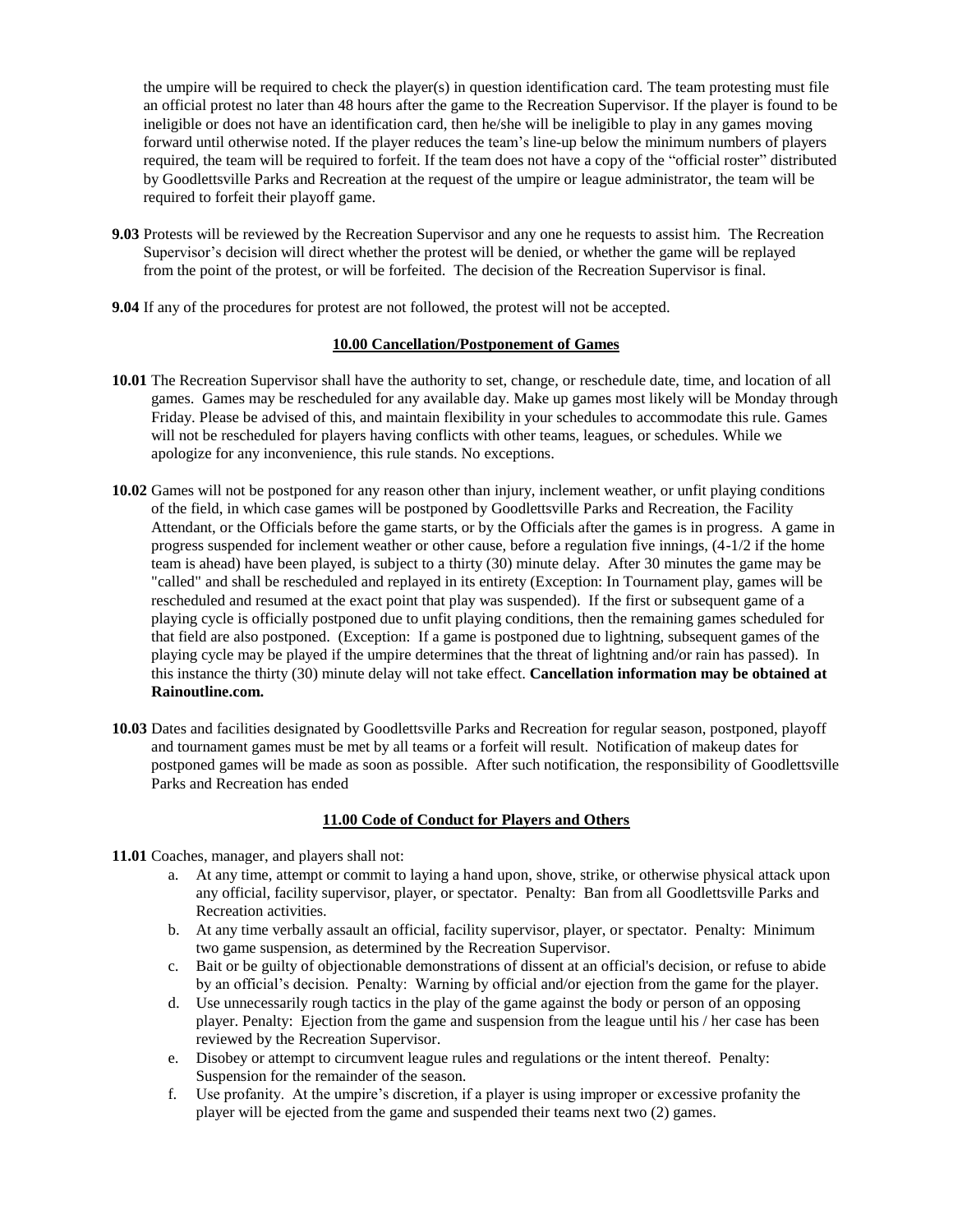- **11.02** No person or persons shall possess and/or partake in **alcoholic beverages, illegal drugs**, **or tobacco products** of any kind while participating either as a team member or spectator at programs administered by Goodlettsville Parks and Recreation:
	- **a. First offense: The team will forfeit all games scheduled the night of the offense. All players involved shall be suspended for the team's next four (4) games. Player will also be ineligible for any other Goodlettsville Parks and Recreation league games during the suspension. Should the suspension be imposed with less than four (4) games remaining in the season, the suspension will carry over to any post season tournament, and/or the next sport league in which the suspended player is enrolled.**
	- **b. Second offense, and each offense thereafter: the team will forfeit all reaming games on the league schedule including any post season tournament.**
	- **c. Spectators will be asked to leave the facilities, and/or prosecuted.**
	- **d. In all cases, the player/spectator is subject to prosecution.**
	- **e. Note that tobacco may be used in areas other than "play areas" (softball fields, soccer fields, playgrounds, etc.). An acceptable location to use tobacco is a parking lot.**
- **11.03** Any coach or manager who uses an ineligible player shall be automatically suspended from the next two games his/her team plays and will be placed on probationary status for a period of one calendar year.
- **11.04** Any coach, manager, or player who is placed on probationary status and is reported again for violating the "Code of Conduct" or league rules will be given a minimum penalty of suspension for the remainder of the season.
- **11.05** If a player, manager, or coach is ejected from a game, he/she must leave the park or facility in a timely manner and may not return for any other games played that night. **Any ejected player must sit out at a minimum their next set of games (Example – If a player gets ejected in a Monday league, but also play in a league prior to their next Monday game, they would sit out the next night they play.** If the ejected person does not leave the park or facility in a timely manner their team's game will result in a forfeit. In the case the ejected player is found guilty of a second offense during the suspension, he/she will be subject to additional disciplinary action as directed by the Recreation Supervisor.
- **11.06** If a player, manager, or coach is ejected from two games in the same season their suspension will run through the remainder of the leagues schedule. If a team has three (3) ejections by players, managers or coaches then that team will be suspended from participating for the remainder of the season.
- **11.07** All sections of rule **11.00**, Code of Conduct for Players and Others, are not subject to protest or review.
- **11.08** Proceeding to follow an umpire after a game in a confrontational manner to the umpire's room, to the parking lot, to his car, or out of a park/softball complex will result in a suspension of:

1 st Offense – 4 Weeks

2 nd Offense – 7 Weeks

 $3<sup>rd</sup>$  Offense – A 1-year suspension from all Goodlettsville Parks and Recreation adult sports leagues. If a third offense is to occur, you must apply in writing to be reinstated to compete in any Goodlettsville Adult Sports league after your suspension has been served. Suspended participants are prohibited from coming to any site while the Goodlettsville Adult Softball League is occurring. Violations at the end of the season will be assessed at the start of the new season.

# **12.00 Playing Rules**

- **12.01** A team must have the required number of players present to start or continue a game. Requirements are: a. Minimum of eight (8) players to start or continue a game.
	- b. If eight (8) players are present in the team area, these eight must start.
	- c. Additional players, up to twelve (12), may be added to the end of the lineup at any time during the game without penalty. NOTE: Players listed in the starting lineup and not available at game time may be substituted for and re-entered under the reentry rule (Goodlettsville Parks and Recreation interpretation: This does not apply when less that ten (10) players are present in the team area).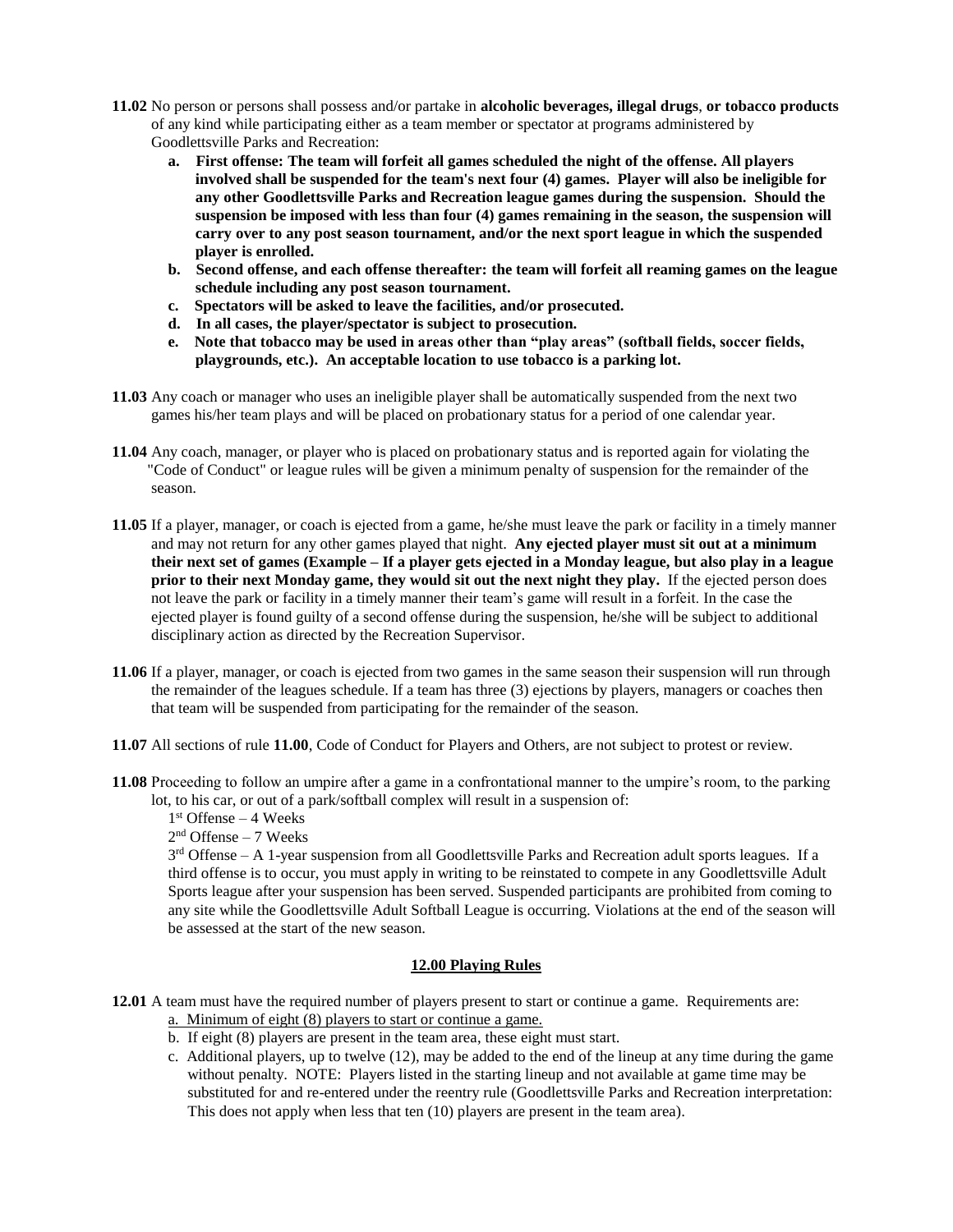- **12.02** The first game of the playing cycle shall start at the scheduled game time unless the grace period is invoked. For second, third and fourth games of the playing cycle, teams are required to report to the umpire ready to play at the scheduled game time. Failure to have the required number of players (8) at "scheduled game time" shall result in forfeiture.
- **12.03** A 10-minute grace period from the scheduled starting time shall be permitted in order to assemble the required number of players for the 6:00 p.m. games, only. No grace period for remaining games, and any grace period used shall be included in the time limit. Example: If the 10-minute grace period is used and the game starts at 6:10, the game will end at 7:00. **If an umpire arrives late for the early games, the game will have a one hour time limit from the time the game was scheduled. If the umpire arrives late for the late set the games will have a one-hour time limit for the point at which the 7:00 game ended. (Example: Game ends 7:07PM. The 8:00PM game shall end at 8:07PM.) NOTE – There is no 10-minute grace period for umpires for the first game.**
- **12.04 All games have a one-hour time limit in accordance with rule 12.05. If any game runs late the following game(s) will receive a 60-minute time limit regardless of start time. The only exception would be if the lights are required to be turned off prior to the end of the final game of the evening.**
- **12.05** Exception: Incomplete innings must be played in full unless the home team is winning after the visiting team bats or if inclement weather ends the game.
- **12.06** Full or half innings terminate immediately as the third out is made. New innings begin immediately as the third out of the previous inning is made.
- **12.07** The following rules will be enforced in order to speed up play:
	- a. No infield or outfield warm-up after the 1st inning.
	- b. After the first inning a pitcher will be allowed five warm up pitches.
	- c. All batters who hit a home-run shall walk directly off the field. Base runners shall also walk off and do not need to touch the next base.
- **12.08** Extra Player (EP) applies to all adult leagues:
	- a. An extra player, referred to as an EP, may be used by any team, provided it is made known prior to the start of the game and his/her name is indicated on the lineup sheet or score sheet.
	- b. The EP may enter the game on the defense for any player in the lineup. Both players remain in the game and bat their original position in the batting order. The insertion of the EP, on defense, for another player in the lineup, may occur as often as desired, with as many eligible players as desired.
	- c. The EP may be substituted for at any time, either by a pinch runner or pinch-hitter, who then becomes the EP. The substitute must be a player who has not yet been in the game.
	- d. If the EP is used in coed, all twelve (12) must bat, while any ten (10) (five males and five females) can play defense. Defensive positions may be changed as long as the coed defensive positioning ratio is maintained. The batting order must remain the same.
	- e. The EP may be withdrawn and re-entered once, provided players occupy the same batting positions whenever in the lineup.
	- f. All leagues may bat up to 12 batters using 2 EP's.
- **12.09** Should a lineup be reduced because of injury, and a replacement is not available, that position vacated in the order will be an "out" only **ONCE** in the spot of the missing player(s) the next time through the batting order. The injured player becomes ineligible to re-enter the line-up for the remainder of the game. If an eligible replacement is available, that player must bat in the vacated position. **COED**- If the injured player results in a male following a male in the batting order, then each time the spot comes up in the order an "out" will be recorded.
- **12.10** A game in progress suspended for an injury on the field and/or resulting in calling an ambulance, preventing from the game continuing; will result in the official score reverting back to the last inning played. If the injury occurs before the completion of the regulation 5 innings (4-1/2 innings if the home team is winning) then the game will be postponed and rescheduled for a later date.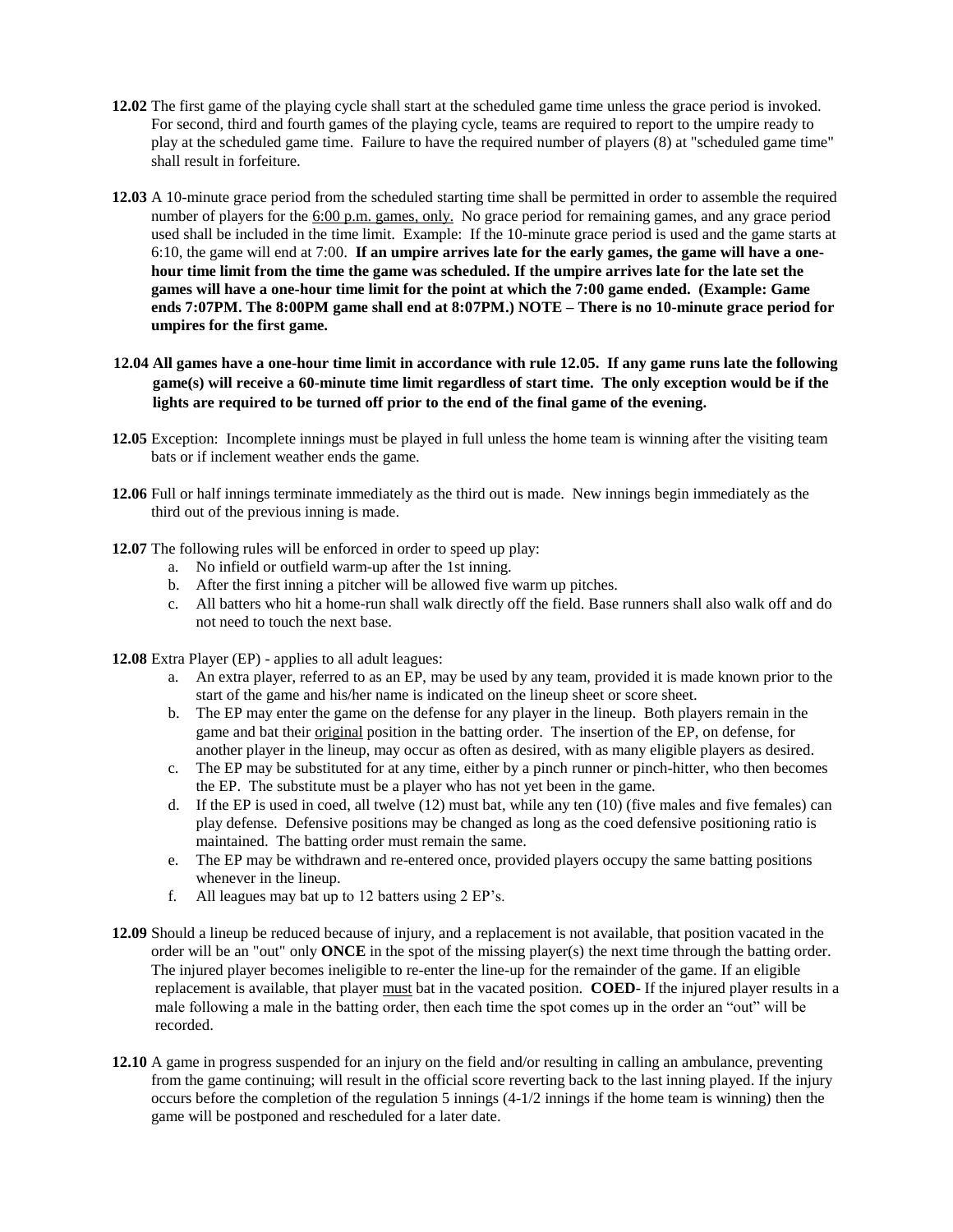**12.11** All leagues will use a 3 ball / 2 strike count with one courtesy foul ball allowed after 1 strike. The second foul ball after 1 strike will be an out. The umpire will call a 1 / 1 count when the batter comes up to the plate. Again, a batter gets either 3 balls or 2 strikes (as opposed to 4 balls & 3 strikes as in Baseball).

#### **12.12 Run Ahead Rule: 20 runs after three innings, 15 runs after four innings, and 10 runs after five innings.**

- **12.13** The winning team is required to report the score of the game to the Recreation Supervisor during the next business day. **Scores must be reported within two days of your game. Scores that have not been received by 3pm of your next scheduled game will be considered a double forfeit. Teams that report they won without providing a score, will receive a score of 1-0 for that game.**
- **12.14** *Teams, in all leagues, will be allowed five (5) over the fence home runs per game, per team*. Once a team reaches their limit, any further home runs will be counted as an automatic out.
- **12.15** Coed league special rules:
	- a. Teams shall be required to have a minimum of four (4) men and four (4) women in the lineup at all times. If a team plays with nine (9) players, five (5) males and four (4) females, the vacant slot in the batting order will be recorded as an 'out' each time that slot comes up in the batting order, however a team may play with five (5) females and four (4) males without penalty. If the EP is used a team must either hit Six (6) men and six (6) women OR five (5) men and six (6) women. A team may not hit six (6) males and only five (5) females without penalty. The offensive batting order may begin with either sex, but thereafter the sexes shall alternate unless a team has more females than males.
	- b. Substitutions shall be on a same sex basis.
	- **c. There is no requirement to where men and women play in the field in COED.**
	- **d. A lineup may contain more females than males. If so females may follow females in the batting order. However, males may never follow males in the batting order (except when playing down and taking the "out"). If the game does begin with more females than males the team may later add male player(s) between the first two consecutive female players in the lineup.**
- **12.16** Church league special rules:
	- a. All players must be affiliated with the church for which they play, and the roster must be signed by the Pastor.
	- b. To be "affiliated" each player must attend two (2) church functions per month
	- c. All church leagues will be allowed to use two (2) extra batters in the batting order.
- **12.17** When duel bags are being used at first base the ASA rule will be enforced.
- **12.18** Courtesy runner rule- One courtesy runner is allowed per half inning. The courtesy runner may only enter a game during dead ball periods. If the courtesy runner's turn at bat occurs while they are on base, an out will be declared and they will be removed from the base to bat. If a team bats through the entire line-up during an inning, a courtesy runner may enter the game again ONLY for the same batter that was used earlier in the inning. In COED play, male courtesy runners can only be used for male runners and female courtesy runners can only be used for female runners.
- **12.19** Stealing is not permitted in any divisions.
- *12.20 The pitcher can pitch up to six feet directly behind the pitching rubber. The pitching arc shall be 6 to 12 feet. All ASA pitching requirements must still be met.*

# **13.00 Playoffs**

- **13.01** Tournament seeding and regular season standings are determined by the following:
	- a. record
	- b. head-to-head results
	- c. least runs allowed
	- d. total runs scored
	- e. total wins